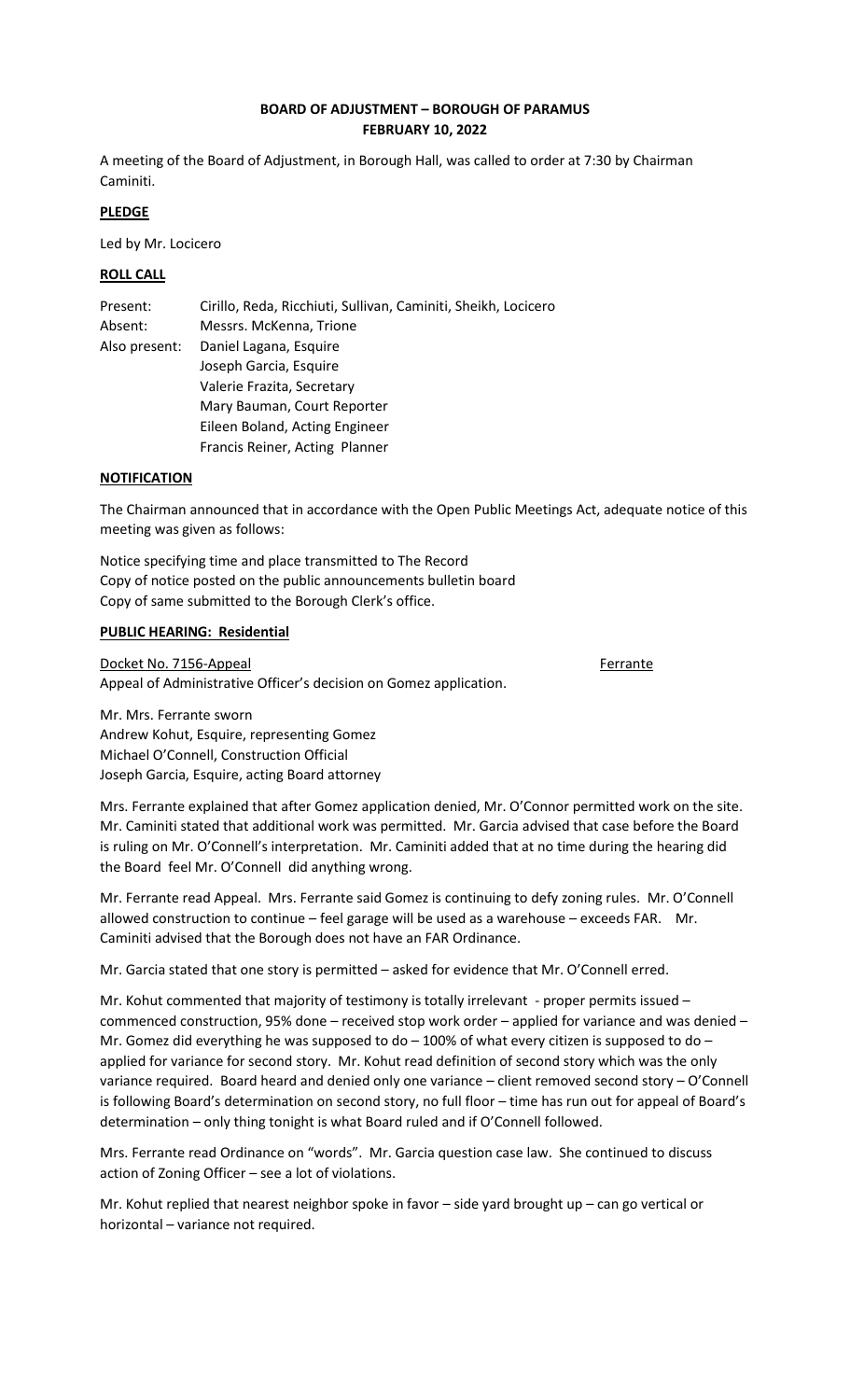Mr. Sullivan said that keeps hearing the word "deal" – not comfortable with that language, insinuates some bribery done – Mr. Gomez can put up any door he wants – questioned statement of "flood zone" – should present paper work to justify. Mrs. Ferrante advised that neighbor was renter.

In reply to Mr. Sullivan, Mr. O'Connell said that that Borough adheres to Moskowitz book for zoning questions – 20 foot high structure permitted – have never made a "deal" with anyone – attempting to do what Board said – measured height as 19.8-19.10 feet.

In reply to Mr. Locicero, witness said that height does not have to be reduced – flooring has to be removed to mezzanine status.

Mr. Ricchiuti said that under definition of "story", Mr. Gomez complied with Board decision. Mr. O'Connell added that put stop work order on, nothing done – told needed architect to decide what beams, etc. have to be removed. No plans received as yet.

In reply to Mrs. Ferrante, Mr. O'Connell discussed zoning letter.

Mr. Caminiti advised Mr. Ferrante that Board would not put up with his actions. Mr. Garcia added that he continued to try to include things that are not relevant – only question is one story or two story. Asked for case law to back up statements.

Mr. Sullivan took umbrage on statement that Messrs. Garcia and Lagana are "working together".

Mrs. Ferrante questioned floor joists. Mr. O'Connell answered that if remove floor joists, building still one story.

Mr. Garcia asked if Ferrante had any evidence that is two story building – read definition into record – only evidence is that is one story building – this is only issue.

Mrs. Ferrante read case law on res judicata. Mr. Kohut discussed res judicata – client has not brought in new application. Mr. O'Connell said Board made decision and he is acting on that decision. Mr. Kohut added that Board denied plan that showed second story – not the building itself. Mr. Garcia said that Board denied second story, when removed, Gomez can proceed – once second story floor is removed, does not need variance - not going to waste Board's time on irrelevant issues.

Mrs. Ferrante discussed story height – no new plans for three months – cannot pull joists for loophole – discussed mezzanine. Feel unlawful structure. Mr. Kohut advised that Ferrante cannot just make up rules.

Mr. Mrs. Ferrante read closing statement – Mr. O'Connell has no authority to allow work – looks like two houses on one lot – O'Connell and Gomez show contempt of law – should have asked Board for interpretation.

Mr. Kohut advised that, in 20 years, had never heard anything against Mr. O'Connell – read denial letter and resolution – no other variance - if get rid of second story, no other variance needed – was no appeal within 28 days – only question is whether O'Connell complied with resolution.

Mr. Caminiti questioned Board members if they believed Mr. "Connell's interpretation was correct.

Mr. Sullivan felt Mr. O'Connell did fantastic job, is a true professional – thanked Mr. Garcia for participating.

Motion by Caminiti, seconded by Cirillo, to DENY APPEAL. FOR: Cirillo, Reda, Ricchiuti, Sullivan, Caminiti, Sheikh, Locicero OPPOSED: None MOTION TO DENY CARRIED.

# **MR. LAGANA RESUMED BOARD ATTORNEY POSITION.**

Docket No. 7169 Paramus Investments/Parikh Block 4809 Lot 12.01 2008 1 Churchill Court

Erect 6-foot foot fence in front yard setback. Continued from January 27, 2022. Mr. Mrs. Parikh D. Hroncich

Mr. Caminiti advised that applicant has submitted photos and as-built plan.